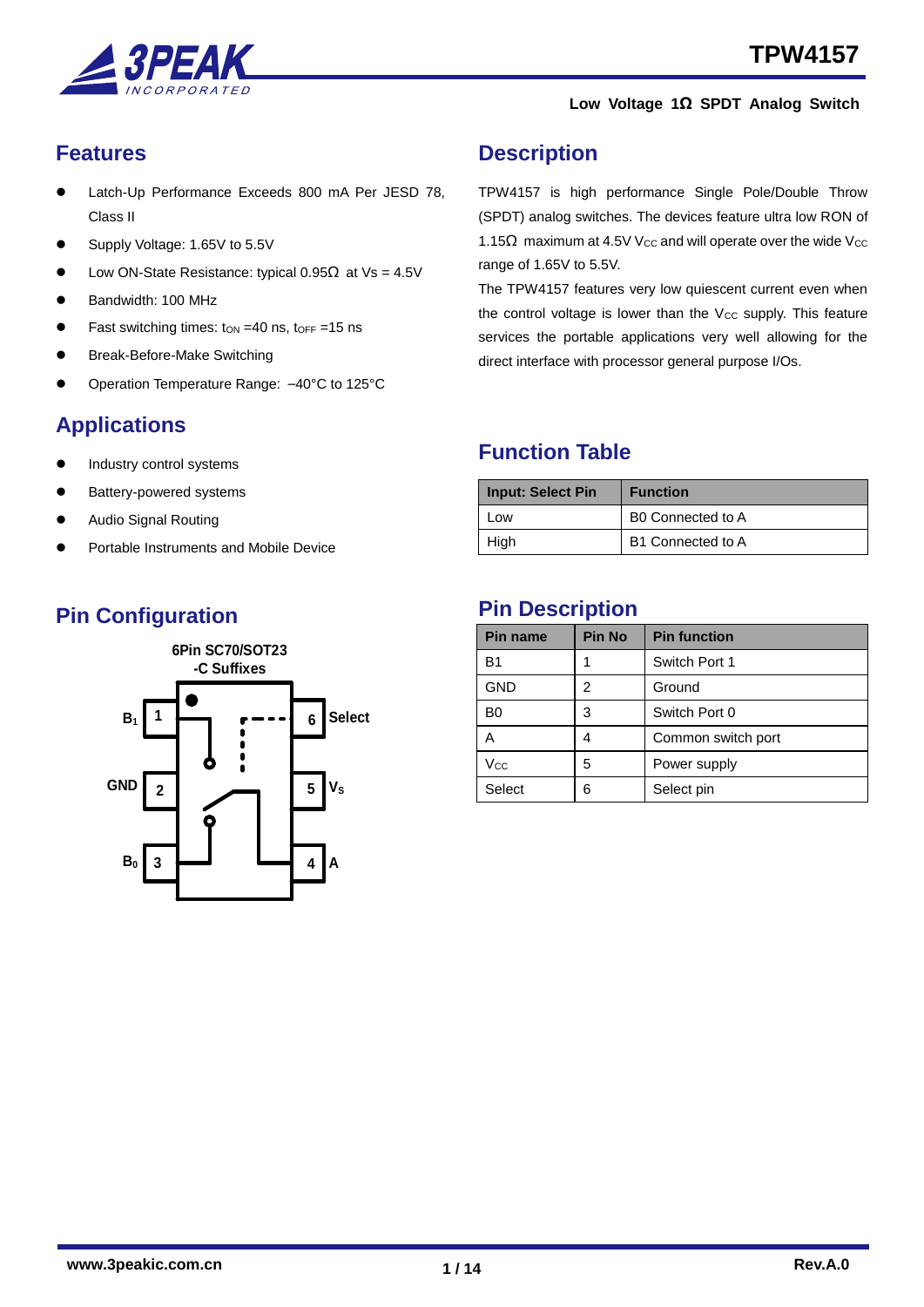

## <span id="page-1-0"></span>**Table of Contents**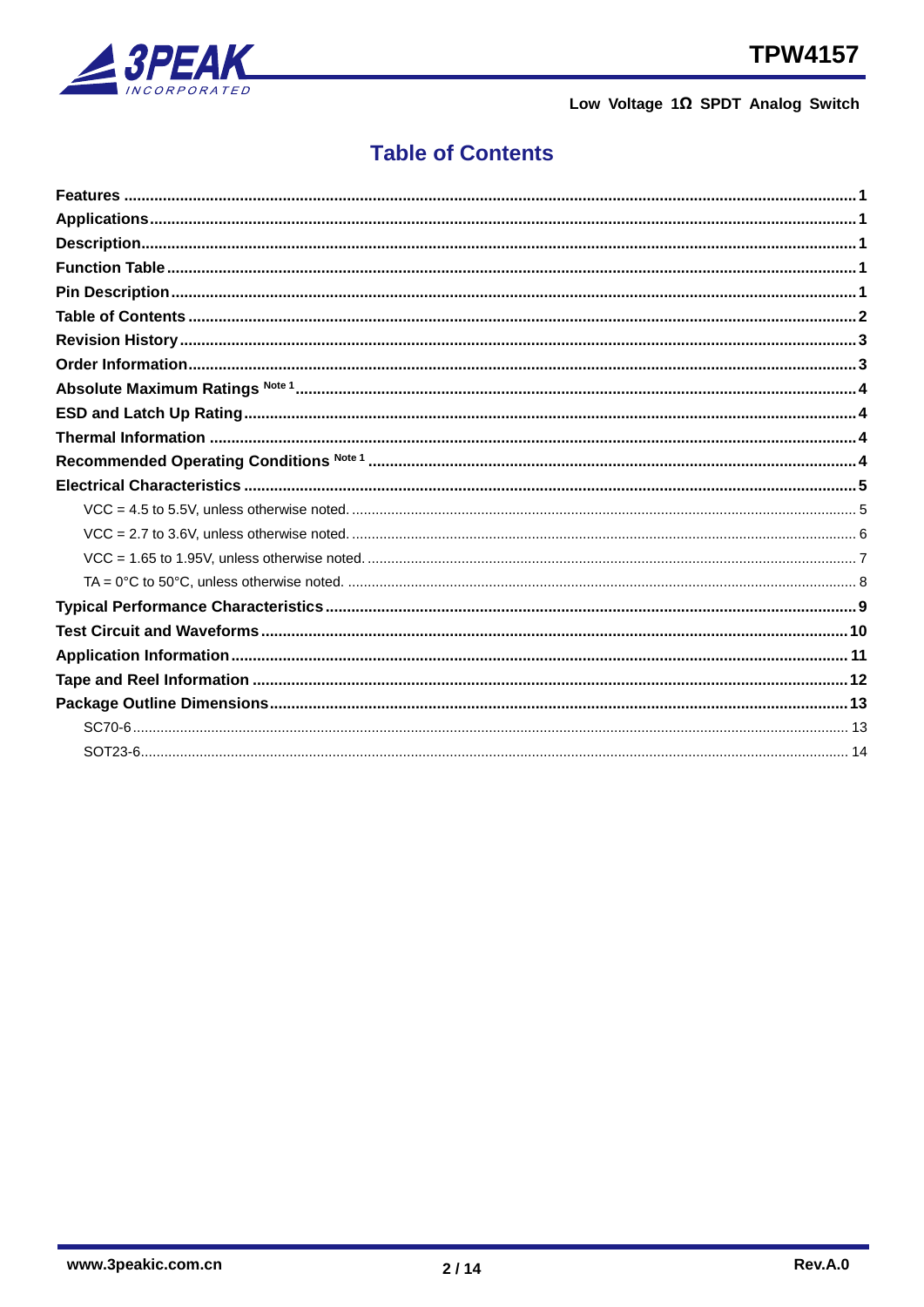

## <span id="page-2-0"></span>**Revision History**

| Date      | <b>Revision</b> | <b>Notes</b>                                                                                                       |
|-----------|-----------------|--------------------------------------------------------------------------------------------------------------------|
| 2018/3/24 | Rev.Pre         | Pre-Release Version                                                                                                |
| 2018/11/1 | Rev.0           | Initial Release Version                                                                                            |
| 2019/4/21 | Rev.0.01        | Update Mark Information                                                                                            |
|           |                 | Update Package Outline                                                                                             |
|           |                 | Correct Toff test condition in figure 6: 50% of output -> 90% of output                                            |
|           |                 | Correct Tb test condition in Electrical Characteristics: B0 or B1 = $3V \rightarrow B0$ or B1 = $1.5V$ ; in figure |
|           |                 | $7:0.9*V$ out -> 0.9V                                                                                              |
|           |                 | Spec of $\triangle$ RON at 1.65Vcc change: $2/3/3$ ohm $\rightarrow$ 5/7/70hm                                      |
| 2021/4/1  | Rev.A.0         | Add TPW4157-TR                                                                                                     |

## <span id="page-2-1"></span>**Order Information**

| <b>Order Number</b> | Operating Temperature Range | Package     | <b>Marking Information</b> |  | <b>Transport Media, Quantity</b> |
|---------------------|-----------------------------|-------------|----------------------------|--|----------------------------------|
| <b>TPW4157-CR</b>   | -40 to 125°C                | 6-Pin SC70  | $415XX$ Note 1             |  | Tape and Reel, 3000              |
| <b>TPW4157-TR</b>   | -40 to 125 $^{\circ}$ C     | 6-Pin SOT23 | $415XX$ Note 1             |  | Tape and Reel, 3000              |

Note 1: "XX" identify the date code information.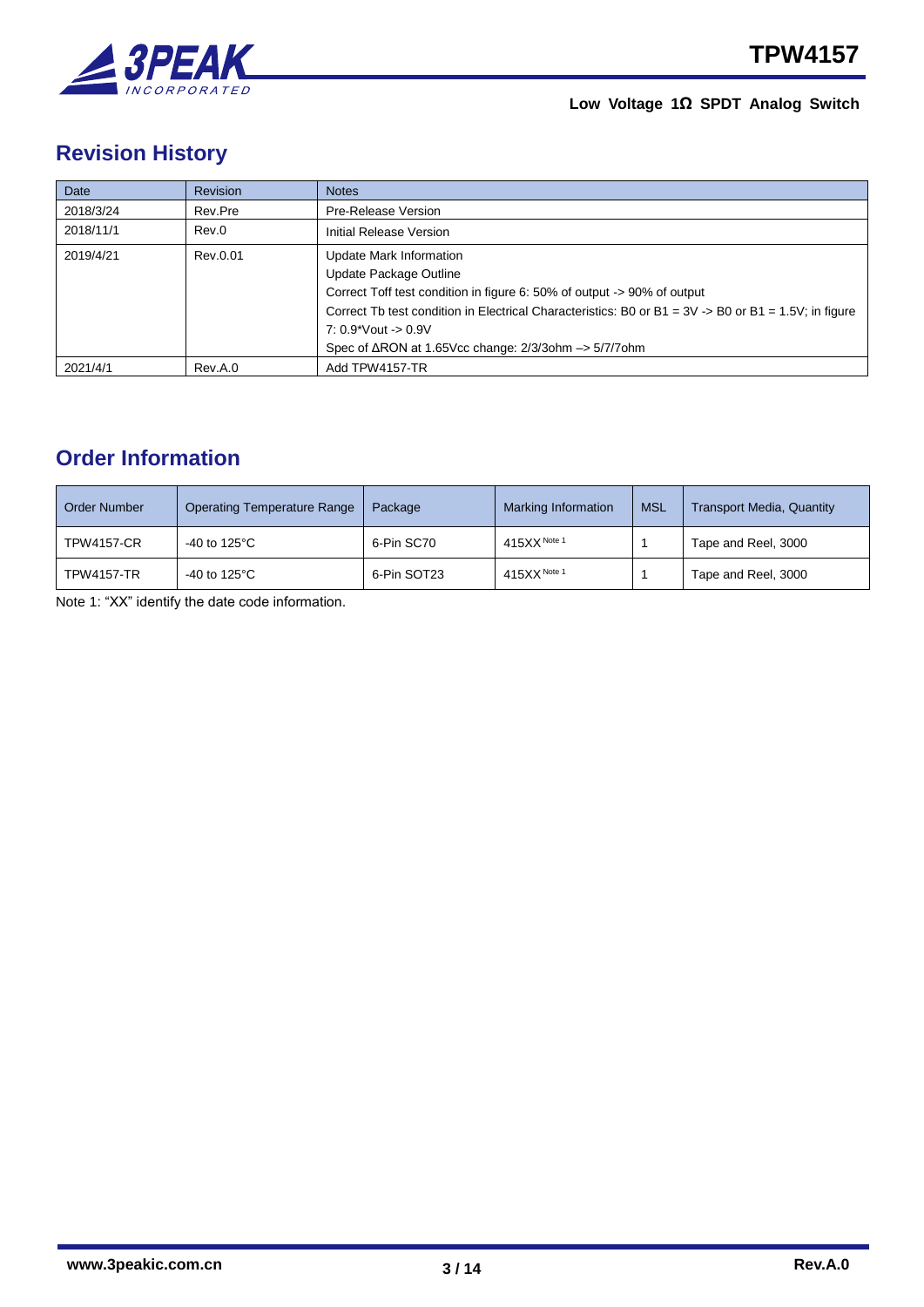

# <span id="page-3-0"></span>**Absolute Maximum Ratings Note 1**

| Parameters                           | Rating                    |
|--------------------------------------|---------------------------|
| Supply Voltage, V <sub>cc</sub>      | $-0.5V$ to 6V             |
| Select Input Voltage                 | $-0.5V$ to 6V             |
| Select Input Diode Current           | $-50mA$                   |
| Switch I/O Port Voltage              | $-0.5$ to $V_{CC}$ + 0.5  |
| Switch I/O Port diode current        | $\pm$ 50mA                |
| <b>Switch Current</b>                | 200 <sub>m</sub> A        |
| Maximum Junction Temperature         | $150^{\circ}$ C           |
| Storage Temperature Range            | $-65$ to 150 $^{\circ}$ C |
| Lead Temperature (Soldering, 10 sec) | $260^{\circ}$ C           |

Note 1: Stresses beyond those listed under Absolute Maximum Ratings may cause permanent damage to the device. Exposure to any Absolute Maximum Rating condition for extended periods may affect device reliability and lifetime.

## <span id="page-3-1"></span>**ESD and Latch Up Rating**

| Symbol     | Parameter                | Condition              | <b>Minimum Level</b> | Unit |
|------------|--------------------------|------------------------|----------------------|------|
| <b>HBM</b> | Human Body Model ESD     | ANSI/ESDA/JEDEC JS-001 | 4                    |      |
| <b>CDM</b> | Charged Device Model ESD | ANSI/ESDA/JEDEC JS-002 |                      | Kv   |
|            |                          | JESD 78, 25°C          | 800                  | mA   |
| LU         | Latch Up                 | JESD 78, 125°C         | 800                  | mA   |

### <span id="page-3-2"></span>**Thermal Information**

| Package Type | $\sigma_{JA}$ | $\theta_{\text{JC}}$ | Unit |
|--------------|---------------|----------------------|------|
| 6-Pin SC70   | 400           |                      | °C/W |

## <span id="page-3-3"></span>**Recommended Operating Conditions Note 1**

#### Over operating temperature range

| <b>Parameters</b>                   | Min   | Max          | Unit |
|-------------------------------------|-------|--------------|------|
| Supply Voltage, V <sub>cc</sub>     | 1.65  | 5.5          |      |
| Select Input Voltage                | 0     | $V_{\rm CC}$ |      |
| Input Transition Rise and Fall Rate |       | 100          | ns/V |
| Switch I/O Port Voltage             | 0V    | $V_{\rm CC}$ | V    |
| <b>Operating Temperature Range</b>  | $-40$ | 125          | °C   |

Note 1: Select input must be held HIGH or LOW and it must not float.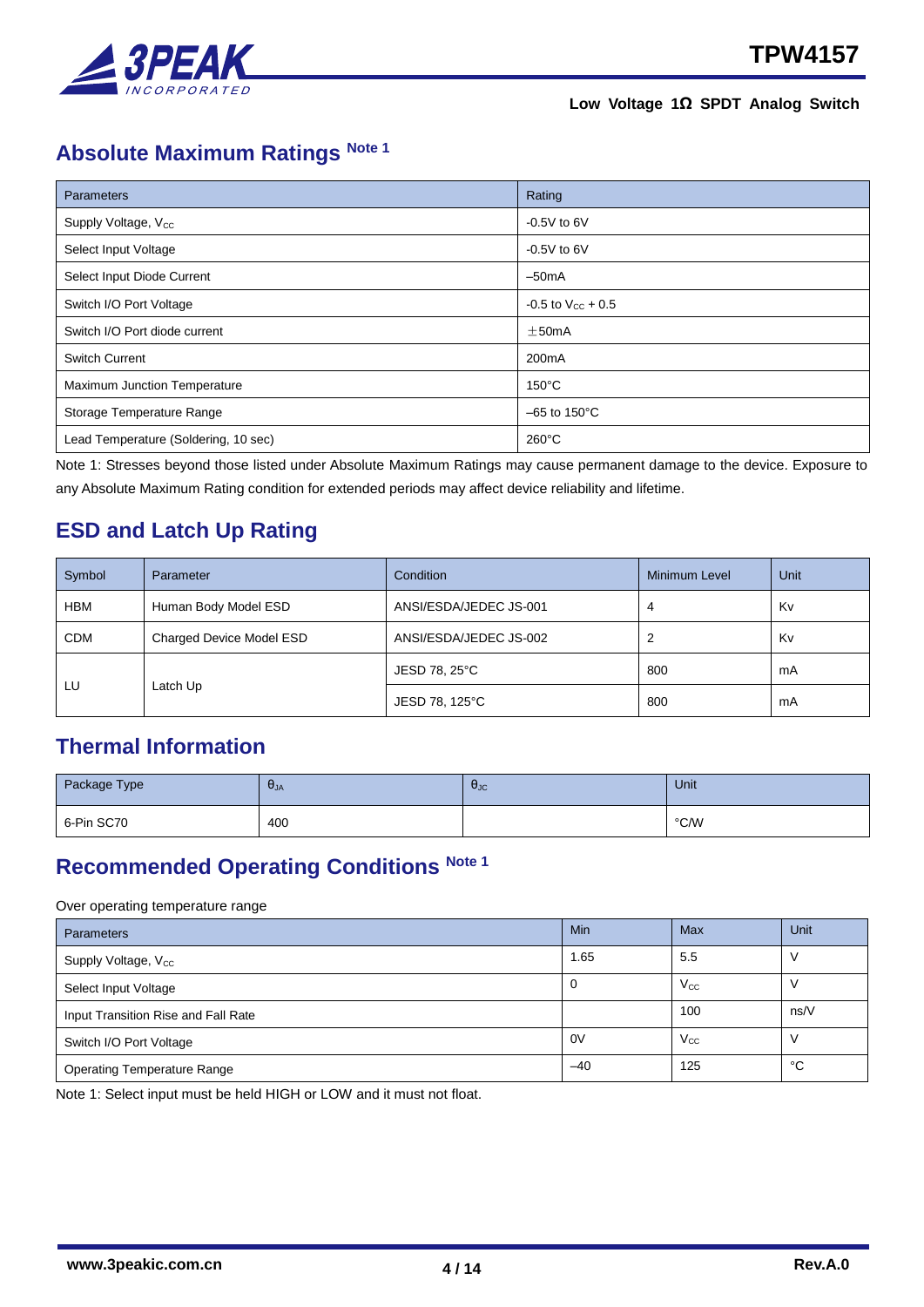

## <span id="page-4-0"></span>**Electrical Characteristics**

#### <span id="page-4-1"></span>**VCC = 4.5 to 5.5V, unless otherwise noted.**

| Symbol                              | Parameter                               | Conditions                                                         | $V_{\rm CC}$<br>(V) | $25^{\circ}$ C  | $-40^{\circ}$ C to<br>$85^{\circ}$ C | $-40^{\circ}$ C to<br>125°C | Limit | Unit   |
|-------------------------------------|-----------------------------------------|--------------------------------------------------------------------|---------------------|-----------------|--------------------------------------|-----------------------------|-------|--------|
| Power Supply                        |                                         |                                                                    |                     |                 |                                      |                             |       |        |
| $I_{\rm CC}$                        | Quiescent Supply Current                | $V_{IN}$ = 0V or $V_{CC}$                                          | 5.5                 | 0.3             | 0.5                                  | 1.5                         | Max   | μA     |
| $\Delta I_{\rm CC}$                 | Increase in I <sub>cc</sub> per Input   | Select Input at 2.7V, others at V <sub>cc</sub>                    | 4.3                 | 20              | 25                                   | 25                          | Max   | μA     |
|                                     |                                         | or GND                                                             |                     |                 |                                      |                             |       |        |
| <b>Digital Input</b>                |                                         |                                                                    |                     |                 |                                      |                             |       |        |
| V <sub>IH</sub>                     | Input Voltage High                      |                                                                    |                     |                 | 2.4                                  | 2.4                         | Min   | $\vee$ |
| $V_{IL}$                            | Input Voltage Low                       |                                                                    |                     |                 | 0.8                                  | 0.8                         | Max   | $\vee$ |
| $I_{IN}$                            | Control Input Leakage                   | $V_{IN}$ = 0V or $V_{CC}$                                          | 5.5                 |                 | ±1                                   | ±1                          | Max   | μA     |
| <b>Analog Switch</b>                |                                         |                                                                    |                     |                 |                                      |                             |       |        |
| $R_{ON}$                            |                                         | $I_{\text{OUT}}$ = 100mA, B0 or B1 = 3.5V                          | 4.5                 | 0.95            |                                      |                             | Typ   | Ω      |
| $R_{ON}$                            |                                         | $I_{\text{OUT}}$ = 100mA, B0 or B1 = 3.5V                          | 4.5                 | 1.15            | 1.4                                  | 1.5                         | Max   | Ω      |
| $\Delta R_{ON}$                     | Maximum ON resistance                   | $I_{\text{OUT}}$ = 100mA, B0 or B1 = 3.5V                          | 4.5                 | 0.12            | 0.15                                 | 0.2                         | Max   | Ω      |
| R <sub>FLAT(ON)</sub>               | On Resistance Flatness                  | $I_{OUT} = 100mA$ , B0 or B1 = 0V, 1V,                             | 4.5                 | 0.3             | 0.4                                  | 0.5                         | Max   | Ω      |
|                                     |                                         | 2V                                                                 |                     |                 |                                      |                             |       |        |
| $I_{NO(OFF)}$                       | Switch OFF Leakage                      | $A = 1V, 4.5V,$                                                    | 5.5                 | ±10             | ±25                                  | ±50                         | Max   | nA     |
| $I_{NC(OFF)}$<br>$I_{A(OFF)}$       | Current on B0, B1<br>Switch OFF Leakage | B0 or B1 = $4.5V$ , 1V<br>$A = 1V, 4.5V,$                          | 5.5                 | ±10             | ±50                                  | ±100                        | Max   | nA     |
|                                     | Current on A                            | B0 or B1 = $4.5V$ , 1V                                             |                     |                 |                                      |                             |       |        |
| $I_{A(ON)}$                         | Switch ON Leakage Current               | $A = 1V, 4.5V,$                                                    | 5.5                 | ±10             | ±50                                  | ±100                        | Max   | nA     |
|                                     | on A<br><b>Dynamic Characteristics</b>  | B0 or B1 = $1V$ , 4.5V or Floating                                 |                     |                 |                                      |                             |       |        |
| t <sub>PHL</sub> , t <sub>PLH</sub> | Switch IN to OUT time                   | B0 or B1 = 3V, RL = $50Ω$ , CL =                                   | 4.5                 | 5               |                                      |                             | Typ   | ns     |
|                                     |                                         | 35pF, Figure 6                                                     |                     |                 |                                      |                             |       |        |
| $t_{ON}$                            | Switch turn-on time                     | B0 or B1 = 3V, RL = $50Ω$ , CL =<br>35pF, Figure 6                 | 4.5                 | 40              | 45                                   | 45                          | Max   | ns     |
| $t_{\text{OFF}}$                    | Switch turn-off time                    | B0 or B1 = 3V, RL = $50Ω$ , CL =<br>35pF, Figure 6                 | 4.5                 | 15              | 20                                   | 20                          | Max   | ns     |
| t <sub>B</sub>                      | Break before make time                  | B0 or B1 = 1.5V, RL = 50Ω, CL =<br>35pF, Figure 7                  | 4.5                 | 20              | 40                                   | 40                          | Max   | ns     |
| Q                                   | Charge Injection                        | $C_L = 1.0nF$ , $V_{GEN} = 0V$ , $R_{GEN} = 0\Omega$ ,<br>Figure 8 | $5.5\,$             | 20              |                                      |                             | Typ   | рC     |
|                                     | OFF-Isolation                           | $f = 1$ MHz, RL = 50 $\Omega$ , Figure 9                           | 5                   | $-65$           |                                      |                             | Typ   | dB     |
|                                     | Crosstalk                               | f = 1MHz, RL = $50\Omega$ , Figure 10                              | 5                   | -65             |                                      |                             | Typ   | dB     |
| BW                                  | <b>Bandwidth</b>                        | $R_L = 50\Omega$                                                   | $5\,$               | 100             |                                      |                             | Typ   | MHz    |
| <b>THD</b>                          | <b>Total Harmonic Distortion</b>        | $R_L = 600\Omega$ , $V_{IN} = 0.5V_{PP}$ , $f = 20Hz$<br>to 20kHz  | $\,$ 5 $\,$         | 0.004           |                                      |                             | Typ   | $\%$   |
| Capacitance                         |                                         |                                                                    |                     |                 |                                      |                             |       |        |
| $C_{\text{IN}}$                     | Select Input capacitance                |                                                                    | 5                   | $5\phantom{.0}$ |                                      |                             | Typ   | pF     |
| $C_{\text{OFF}}$                    | <b>B-Port Off capacitance</b>           |                                                                    | $\mathbf 5$         | 12              |                                      |                             | Typ   | pF     |
| $C_{ON}$                            | <b>ON Capacitance</b>                   |                                                                    | 5                   | 40              |                                      |                             | Typ   | pF     |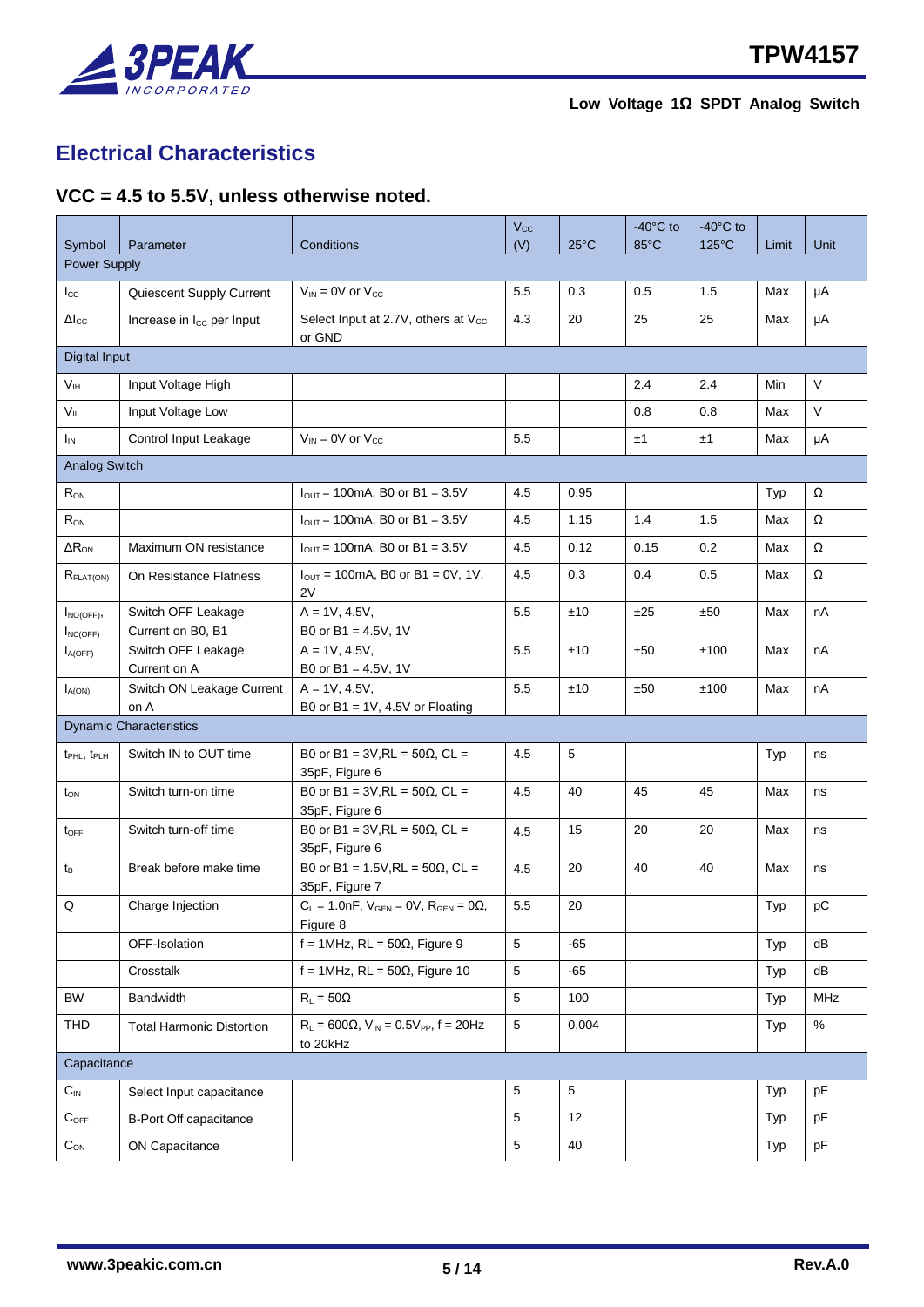

#### <span id="page-5-0"></span>**VCC = 2.7 to 3.6V, unless otherwise noted.**

|                                     |                                         |                                                                         | $V_{\rm CC}$ |                | $-40^{\circ}$ C to | $-40^{\circ}$ C to |       |            |
|-------------------------------------|-----------------------------------------|-------------------------------------------------------------------------|--------------|----------------|--------------------|--------------------|-------|------------|
| Symbol                              | Parameter                               | Conditions                                                              | (V)          | $25^{\circ}$ C | 85°C               | 125°C              | Limit | Unit       |
| <b>Power Supply</b>                 |                                         |                                                                         |              |                |                    |                    |       |            |
| $I_{\rm CC}$                        | Quiescent Supply Current                | $V_{IN}$ = 0V or $V_{CC}$                                               | 3.6          | 0.3            | 0.5                | 1.5                | Max   | μA         |
| <b>Digital Input</b>                |                                         |                                                                         |              |                |                    |                    |       |            |
| V <sub>IH</sub>                     | Input Voltage High                      |                                                                         |              |                | 1.65               | 1.65               | Min   | V          |
| $V_{IL}$                            | Input Voltage Low                       |                                                                         |              |                | 0.6                | 0.6                | Max   | V          |
| $I_{IN}$                            | Control Input Leakage                   | $V_{IN}$ = 0V or $V_{CC}$                                               | 3.6          |                | ±1                 | ±1                 | Max   | μA         |
| <b>Analog Switch</b>                |                                         |                                                                         |              |                |                    |                    |       |            |
| $R_{ON}$                            |                                         | $I_{\text{OUT}}$ = 100mA, B0 or B1 = 1.5V                               | 2.7          | $\mathbf{2}$   |                    |                    | Typ   | Ω          |
| $R_{ON}$                            |                                         | $I_{\text{OUT}}$ = 100mA, B0 or B1 = 1.5V                               | 2.7          | 2.5            | 2.7                | 3                  | Max   | Ω          |
| $\Delta R_{ON}$                     | Maximum ON resistance                   | $I_{\text{OUT}}$ = 100mA, B0 or B1 = 1.5V                               | 2.7          | 0.25           | 0.3                | 0.35               | Max   | Ω          |
| R <sub>FLAT(ON)</sub>               | On Resistance Flatness                  | $I_{\text{OUT}} = 100 \text{mA}$ , B0 or B1 = 0V,<br>0.75V, 1.5V        | 2.7          | $\mathbf{1}$   | 1.1                | 1.2                | Max   | Ω          |
| $I_{NO(OFF)}$<br>$I_{NC(OFF)}$      | Switch OFF Leakage<br>Current on B0, B1 | $A = 0V, 3.6V,$<br>B0 or $B1 = 3.6V$ , 0V                               | 3.6          | ±10            | ±25                | ±50                | Max   | nA         |
| $I_{A(OFF)}$                        | Switch OFF Leakage<br>Current on A      | $A = 0V$ , 3.6V,<br>B0 or $B1 = 3.6V$ , 0V                              | 3.6          | ±10            | ±50                | ±100               | Max   | nA         |
| $I_{A(ON)}$                         | Switch ON Leakage Current<br>on A       | $A = 0V$ , 3.6V,<br>B0 or B1 = $0V$ , 3.6V or Floating                  | 3.6          | ±10            | ±50                | ±100               | Max   | nA         |
|                                     | <b>Dynamic Characteristics</b>          |                                                                         |              |                |                    |                    |       |            |
| t <sub>PHL</sub> , t <sub>PLH</sub> | Switch IN to OUT time                   | B0 or B1 = 1.5V, RL = 50Ω, CL =<br>35pF, Figure 6                       | 2.7          | 10             |                    |                    | Typ   | ns         |
| $t_{ON}$                            | Switch turn-on time                     | B0 or B1 = 1.5V, RL = 50Ω, CL =<br>35pF, Figure 6                       | 2.7          | 60             | 70                 | 70                 | Max   | ns         |
| $t_{\text{OFF}}$                    | Switch turn-off time                    | B0 or B1 = 1.5V, RL = 50Ω, CL =<br>35pF, Figure 6                       | 2.7          | 25             | $30\,$             | 30                 | Max   | ns         |
| t <sub>B</sub>                      | Break before make time                  | B0 or B1 = 1.5V, RL = 50Ω, CL =<br>35pF, Figure 7                       | 2.7          | 20             |                    |                    | Typ   | ns         |
| Q                                   | Charge Injection                        | $C_L = 1.0$ nF, $V_{GEN} = 0V$ , $R_{GEN} = 0\Omega$ ,<br>Figure 8      | $\sqrt{3}$   | 20             |                    |                    | Typ   | рC         |
|                                     | OFF-Isolation                           | f = 1MHz, $R_L$ = 50 $\Omega$ , Figure 9                                | 3            | $-65$          |                    |                    | Typ   | dB         |
|                                     | Crosstalk                               | f = 1MHz, $R_L$ = 50 $\Omega$ , Figure 10                               | 3            | -65            |                    |                    | Typ   | dB         |
| <b>BW</b>                           | <b>Bandwidth</b>                        | $R_L = 50\Omega$                                                        | 3            | 100            |                    |                    | Typ   | <b>MHz</b> |
| <b>THD</b>                          | <b>Total Harmonic Distortion</b>        | $R_{L}$ = 600 $\Omega$ , $V_{IN}$ = 0.5 $V_{PP}$ , f = 20Hz<br>to 20kHz | 3            | 0.01           |                    |                    | Typ   | %          |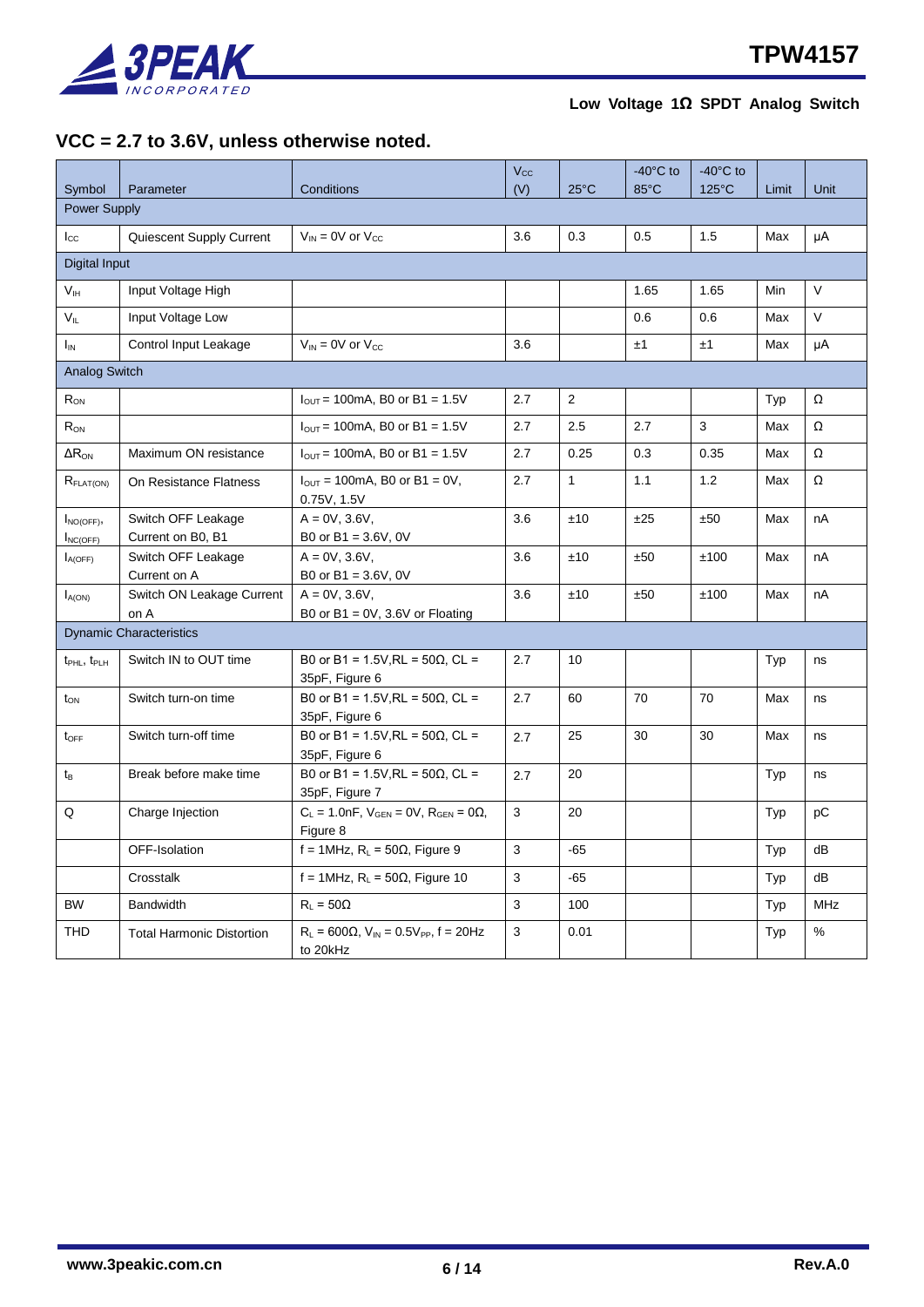

#### <span id="page-6-0"></span>**VCC = 1.65 to 1.95V, unless otherwise noted.**

|                                     |                                         |                                                                       | $V_{\rm CC}$ |                | $-40^{\circ}$ C to | $-40^{\circ}$ C to |       |            |
|-------------------------------------|-----------------------------------------|-----------------------------------------------------------------------|--------------|----------------|--------------------|--------------------|-------|------------|
| Symbol                              | Parameter                               | Conditions                                                            | (V)          | $25^{\circ}$ C | 85°C               | 125°C              | Limit | Unit       |
| Power Supply                        |                                         |                                                                       |              |                |                    |                    |       |            |
| $I_{\rm CC}$                        | Quiescent Supply Current                | $V_{IN}$ = 0V or $V_{CC}$                                             | 1.95         | 0.3            | 0.5                | 1.5                | Max   | μA         |
| Digital Input                       |                                         |                                                                       |              |                |                    |                    |       |            |
| V <sub>IH</sub>                     | Input Voltage High                      |                                                                       |              |                | 1.4                | 1.4                | Min   | $\vee$     |
| $V_{IL}$                            | Input Voltage Low                       |                                                                       |              |                | 0.4                | 0.4                | Max   | V          |
| $I_{\text{IN}}$                     | Control Input Leakage                   | $V_{IN}$ = 0V or $V_{CC}$                                             | 1.95         |                | ±1                 | ±1                 | Max   | μA         |
| <b>Analog Switch</b>                |                                         |                                                                       |              |                |                    |                    |       |            |
| $R_{ON}$                            |                                         | $I_{\text{OUT}}$ = 10mA, B0 or B1 = 0.9V                              | 1.65         | 10             |                    |                    | Typ   | Ω          |
| $R_{ON}$                            |                                         | $I_{\text{OUT}}$ = 10mA, B0 or B1 = 0.9V                              | 1.65         | 15             | 18                 | 18                 | Max   | Ω          |
| $\Delta R_{ON}$                     | Maximum ON resistance                   | $I_{\text{OUT}}$ = 10mA, B0 or B1 = 0.9V                              | 1.65         | 5              | $\overline{7}$     | $\overline{7}$     | Max   | Ω          |
| $I_{NO(OFF)}$<br>$I_{NC(OFF)}$      | Switch OFF Leakage<br>Current on B0, B1 | $A = 0V$ , 1.95V,<br>B0 or $B1 = 1.95V$ , 0V                          | 1.95         | ±10            | ±25                | ±50                | Max   | nA         |
| $I_{A(OFF)}$                        | Switch OFF Leakage<br>Current on A      | $A = 0V$ , 1.95V,<br>B0 or B1 = 1.95V, 0V                             | 1.95         | ±10            | ±50                | ±100               | Max   | nA         |
| $I_{A(ON)}$                         | Switch ON Leakage Current<br>on A       | $A = 0V$ , 1.95V,<br>B0 or B1 = $0V$ , 1.95V or Floating              | 1.95         | ±10            | ±50                | ±100               | Max   | nA         |
|                                     | <b>Dynamic Characteristics</b>          |                                                                       |              |                |                    |                    |       |            |
| $t_{\text{PHL}}$ , $t_{\text{PLH}}$ | Switch IN to OUT time                   | B0 or B1 = 1.0V, RL = 50Ω, CL =<br>35pF, Figure 6                     | 1.65         | 10             |                    |                    | Typ   | ns         |
| $t_{ON}$                            | Switch turn-on time                     | B0 or B1 = 1.0V, RL = 50Ω, CL =<br>35pF, Figure 6                     | 1.65         | 80             | 90                 | 90                 | Max   | ns         |
| $t_{\text{OFF}}$                    | Switch turn-off time                    | B0 or B1 = 1.0V, RL = 50Ω, CL =<br>35pF, Figure 6                     | 1.65         | 50             | 70                 | 70                 | Max   | ns         |
| tв                                  | Break before make time                  | B0 or B1 = 1.0V, RL = 50Ω, CL =<br>35pF, Figure 7                     | 1.65         | 20             |                    |                    | Typ   | ns         |
| Q                                   | Charge Injection                        | $C_L = 1.0nF$ , $V_{GEN} = 0V$ , $R_{GEN} = 0\Omega$ ,<br>Figure 8    | 1.8          | 20             |                    |                    | Typ   | рC         |
|                                     | OFF-Isolation                           | $f = 1$ MHz, R <sub>L</sub> = 50 $\Omega$ , Figure 9                  | 1.8          | $-65$          |                    |                    | Typ   | dB         |
|                                     | Crosstalk                               | $f = 1$ MHz, R <sub>L</sub> = 50 $\Omega$ , Figure 10                 | 1.8          | $-65$          |                    |                    | Typ   | dB         |
| <b>BW</b>                           | <b>Bandwidth</b>                        | $R_L = 50\Omega$                                                      | 1.8          | 100            |                    |                    | Typ   | <b>MHz</b> |
| <b>THD</b>                          | <b>Total Harmonic Distortion</b>        | $R_L$ = 600 $\Omega$ , $V_{IN}$ = 0.5 $V_{PP}$ , f = 20Hz<br>to 20kHz | 1.8          | 0.01           |                    |                    | Typ   | %          |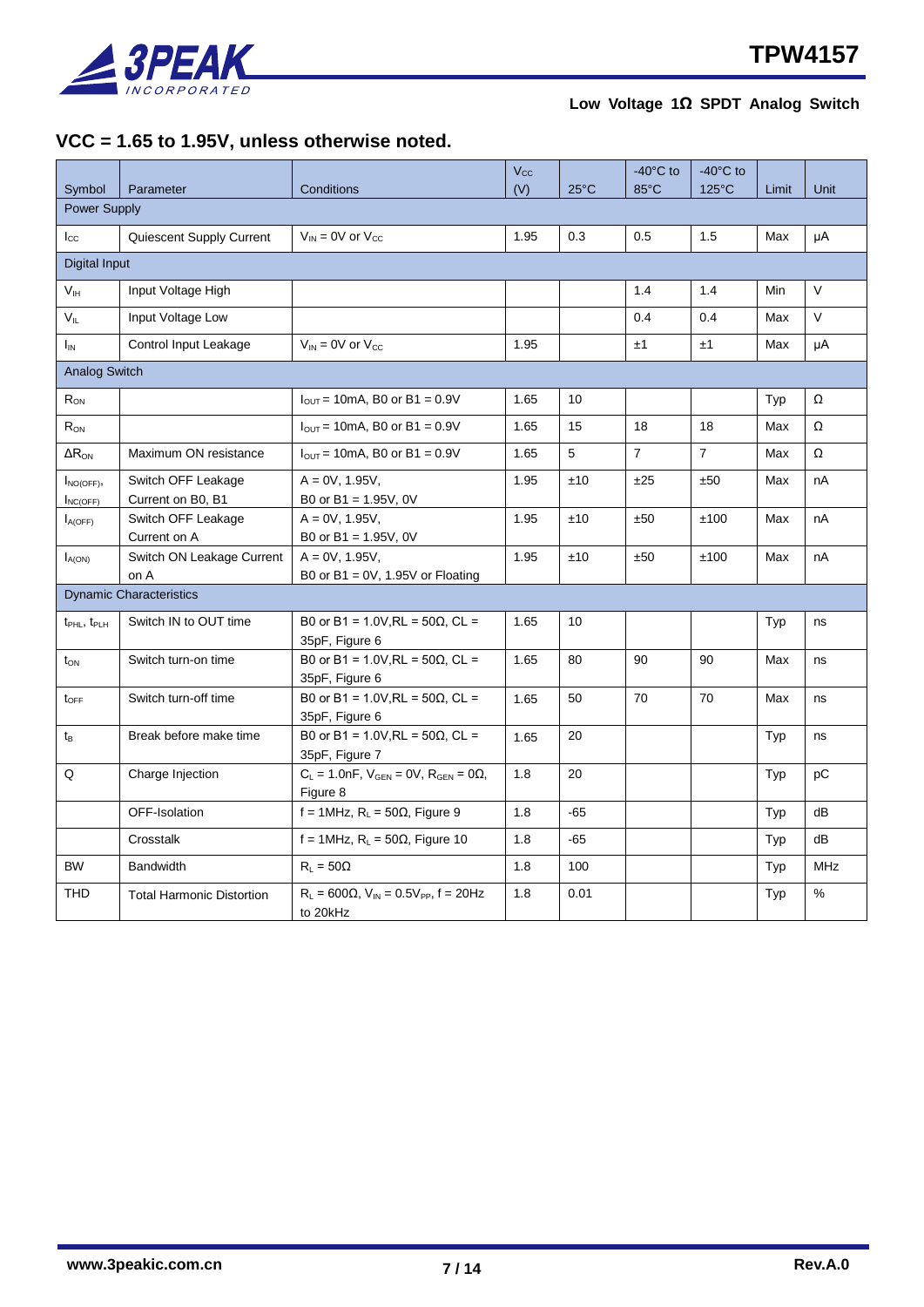

### <span id="page-7-0"></span>**TA = 0°C to 50°C, unless otherwise noted.**

|               |                           |                                    | $V_{\rm CC}$ |             |       |             |
|---------------|---------------------------|------------------------------------|--------------|-------------|-------|-------------|
| Symbol        | Parameter                 | Conditions                         | (V)          | <b>Spec</b> | Limit | <b>Unit</b> |
| $I_{NO(OFF)}$ | Switch OFF Leakage        | $A = 1V, 4.5V,$                    | 3.6          | ±10         | Max   | nA          |
| $I_{NC(OFF)}$ | Current on B0, B1         | B0 or B1 = $4.5V$ , 1V             |              |             |       |             |
| $I_{A(OFF)}$  | Switch OFF Leakage        | $A = 1V, 4.5V,$                    | 3.6          | ±20         | Max   | nA          |
|               | Current on A              | B0 or B1 = $4.5V$ , 1V             |              |             |       |             |
| $I_{A(ON)}$   | Switch ON Leakage Current | $A = 1V, 4.5V,$                    | 3.6          | ±20         | Max   | nA          |
|               | on A                      | B0 or B1 = $1V$ , 4.5V or Floating |              |             |       |             |
| $I_{NO(OFF)}$ | Switch OFF Leakage        | $A = 1V, 4.5V,$                    | 5.5          | ±10         | Max   | nA          |
| $I_{NC(OFF)}$ | Current on B0, B1         | B0 or B1 = $4.5V$ , 1V             |              |             |       |             |
| $I_{A(OFF)}$  | Switch OFF Leakage        | $A = 1V, 4.5V,$                    | 5.5          | ±20         | Max   | nA          |
|               | Current on A              | B0 or B1 = $4.5V$ , 1V             |              |             |       |             |
| $I_{A(ON)}$   | Switch ON Leakage Current | $A = 1V, 4.5V,$                    | 5.5          | ±20         | Max   | nA          |
|               | on A                      | B0 or $B1 = 1V$ . 4.5V or Floating |              |             |       |             |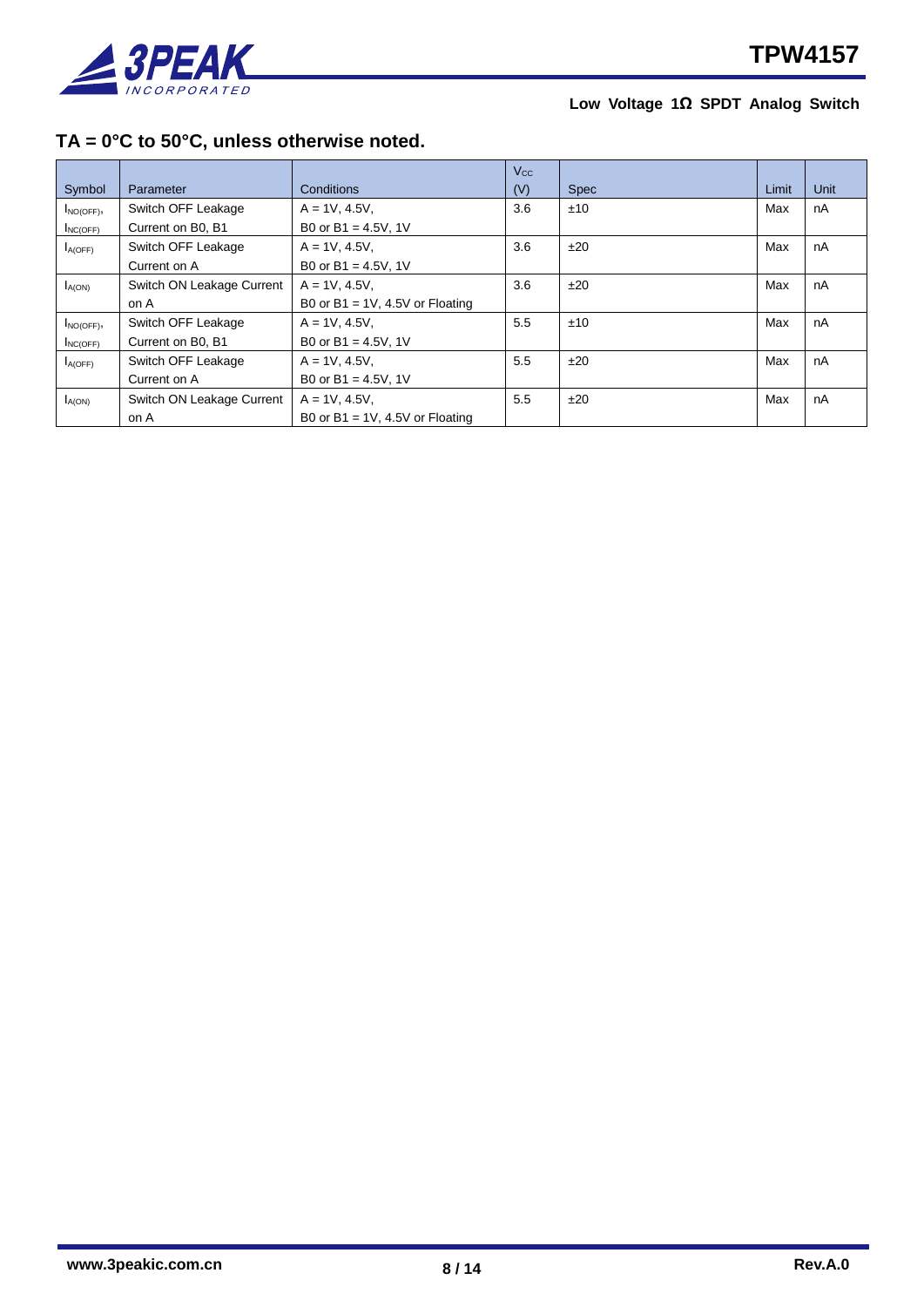

# <span id="page-8-0"></span>**Typical Performance Characteristics**

**VCC = 5V, unless otherwise specified.**

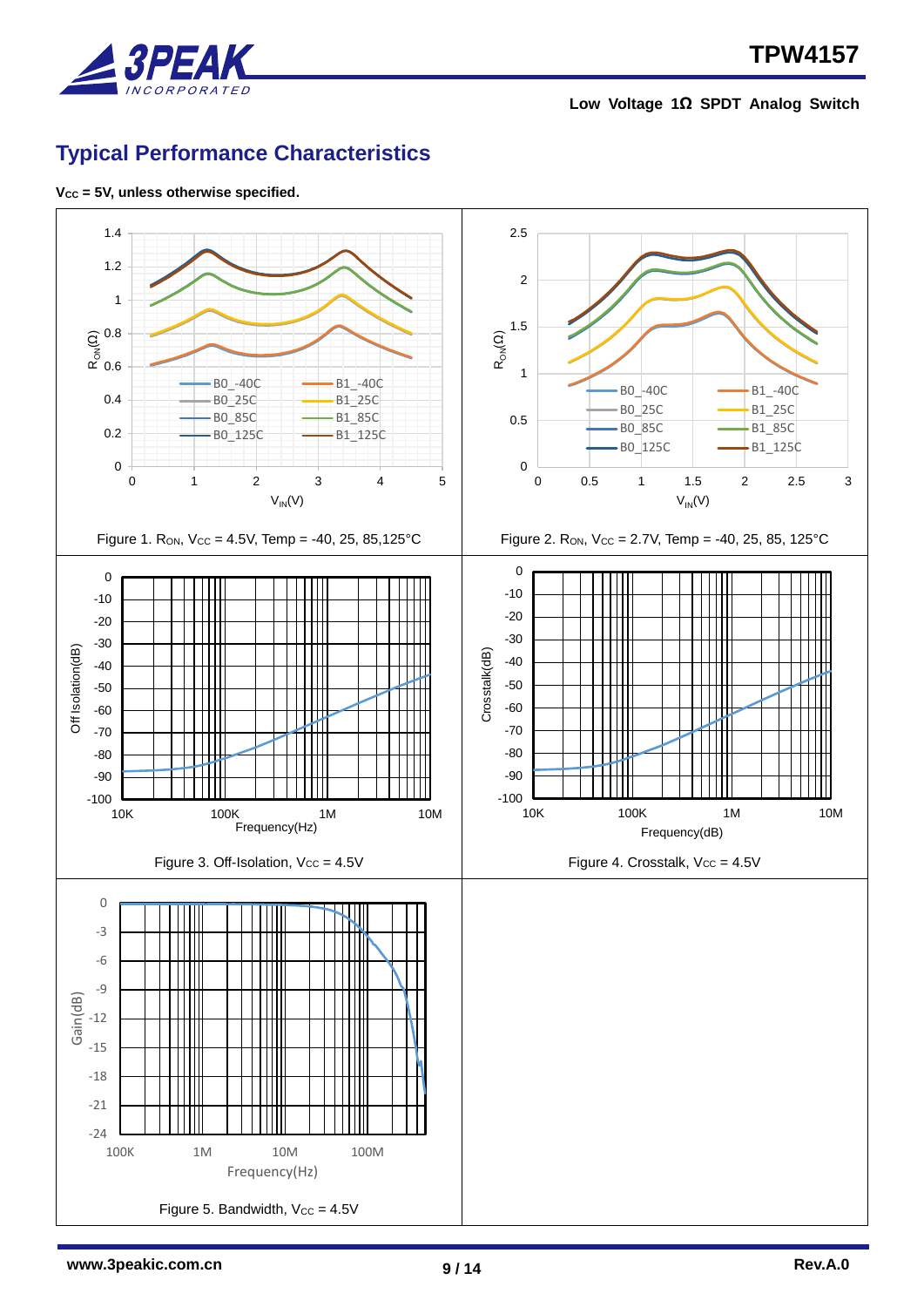

## <span id="page-9-0"></span>**Test Circuit and Waveforms**

<span id="page-9-5"></span><span id="page-9-4"></span><span id="page-9-3"></span><span id="page-9-2"></span><span id="page-9-1"></span>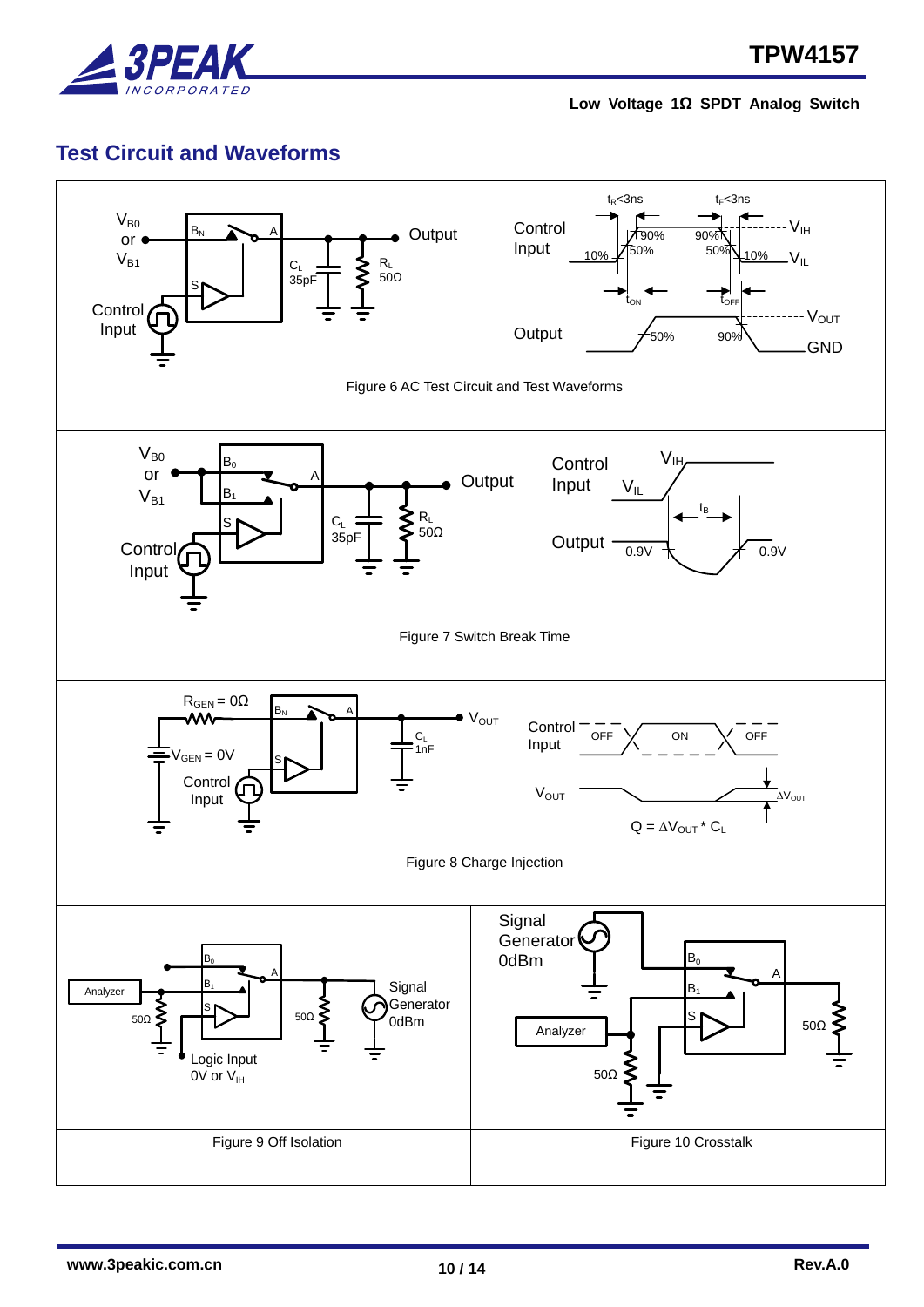

# <span id="page-10-0"></span>**Application Information**

A 0.1-μF bypass capacitor on V<sub>cc</sub> and GND is recommended to prevent power disturbance.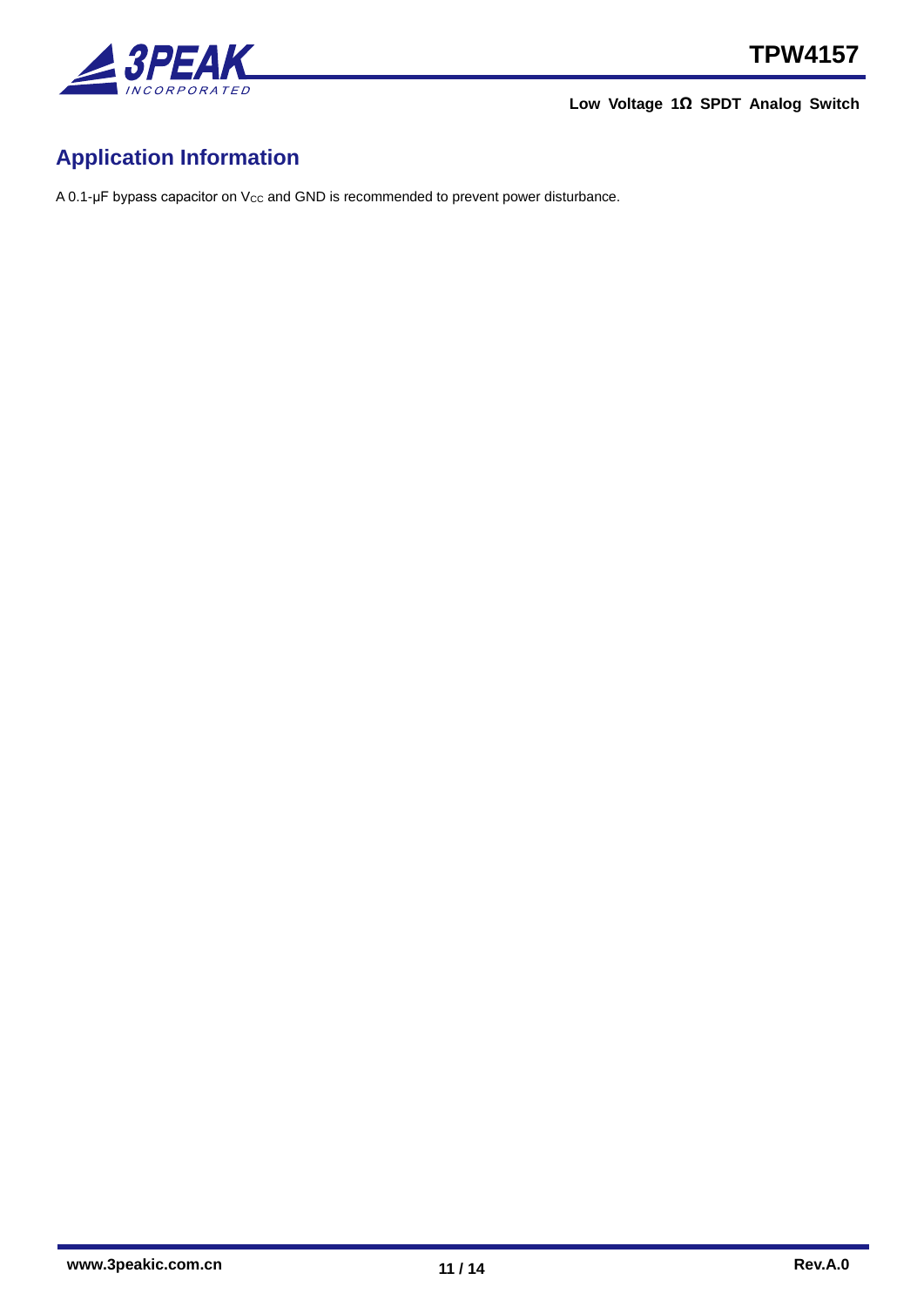

# <span id="page-11-0"></span>**Tape and Reel Information**



| <b>Order Number</b> | Package    | D1        | W <sub>1</sub> | A0            | B0            | K0            | P0           | W0          | Pin1     |
|---------------------|------------|-----------|----------------|---------------|---------------|---------------|--------------|-------------|----------|
|                     |            |           |                |               |               |               |              |             | Quadrant |
| <b>TPW4157-CR</b>   | 6-Pin SC70 | $178 + 1$ | $12.3 + 1$     | $2.4 \pm 0.1$ | $2.5 \pm 0.1$ | $1.2 \pm 0.1$ | $4.0 \pm 0.$ | $8.0 + 0.1$ | Q3       |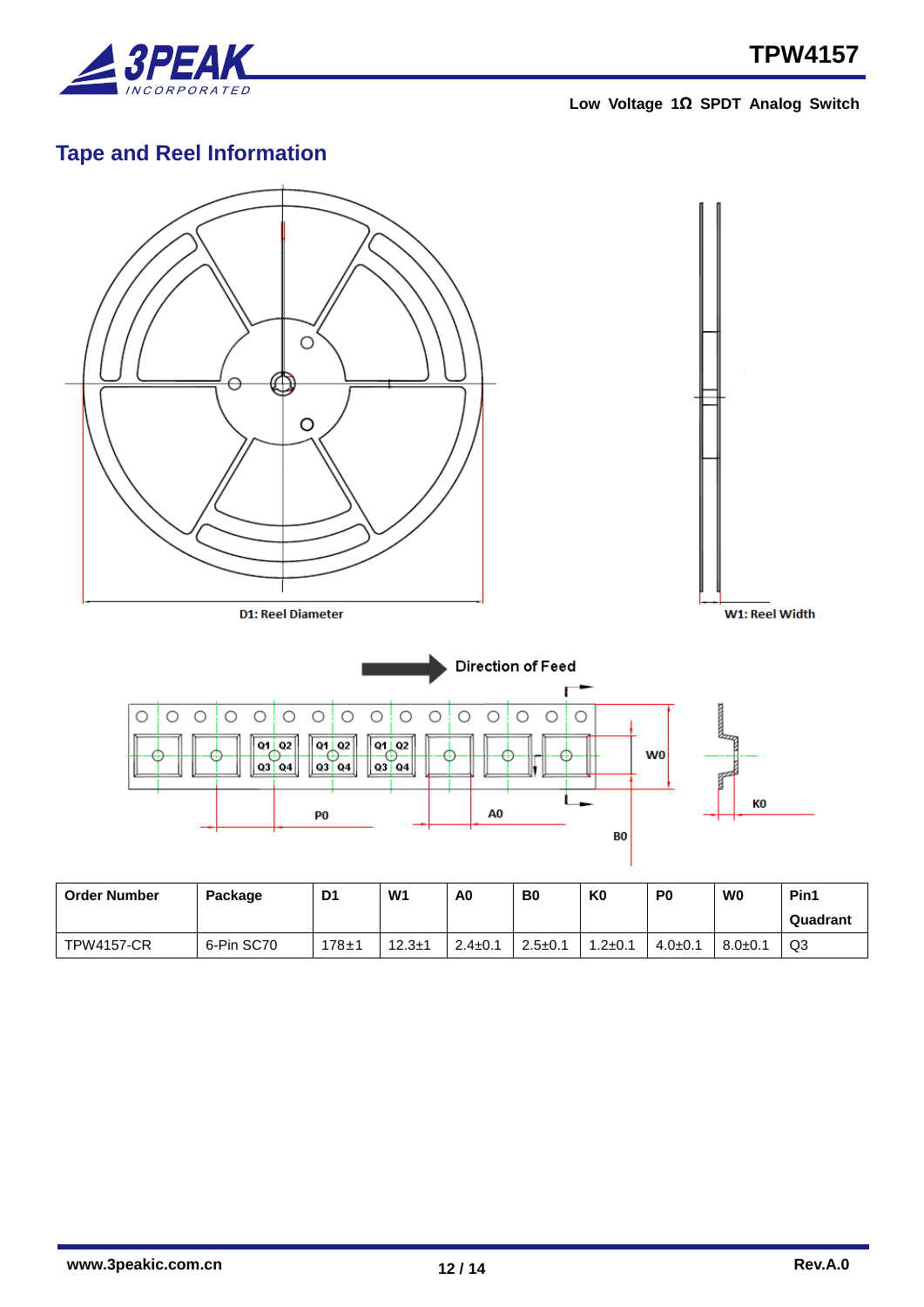

# <span id="page-12-0"></span>**Package Outline Dimensions**

<span id="page-12-1"></span>**SC70-6**







| Symbol         |            | <b>Dimensions In Millimeters</b> | <b>Dimensions In Inches</b> |       |  |
|----------------|------------|----------------------------------|-----------------------------|-------|--|
|                | Min.       | Max.                             | Min.                        | Max.  |  |
| Α              | 0.900      | 1.100                            | 0.035                       | 0.043 |  |
| A1             | 0.000      | 0.100                            | 0.000                       | 0.004 |  |
| A2             | 0.900      | 1.000                            | 0.035                       | 0.039 |  |
| b              | 0.150      | 0.350                            | 0.006                       | 0.014 |  |
| с              | 0.110      | 0.175                            | 0.004                       | 0.007 |  |
| D              | 2.000      | 2.200                            | 0.079                       | 0.087 |  |
| E              | 2.150      | 2.450                            | 0.085                       | 0.096 |  |
| E <sub>1</sub> | 1.150      | 1.350                            | 0.045                       | 0.053 |  |
| е              |            | $0.650$ TYP.                     | 0.026 TYP.                  |       |  |
| e1             | 1.200      | 1.400                            | 0.047                       | 0.055 |  |
|                | 0.260      | 0.460                            | 0.010                       | 0.018 |  |
| L1             | 0.525 REF. |                                  | 0.021 REF.                  |       |  |
| θ              | 0°         | 8°                               | О°                          | 8°    |  |